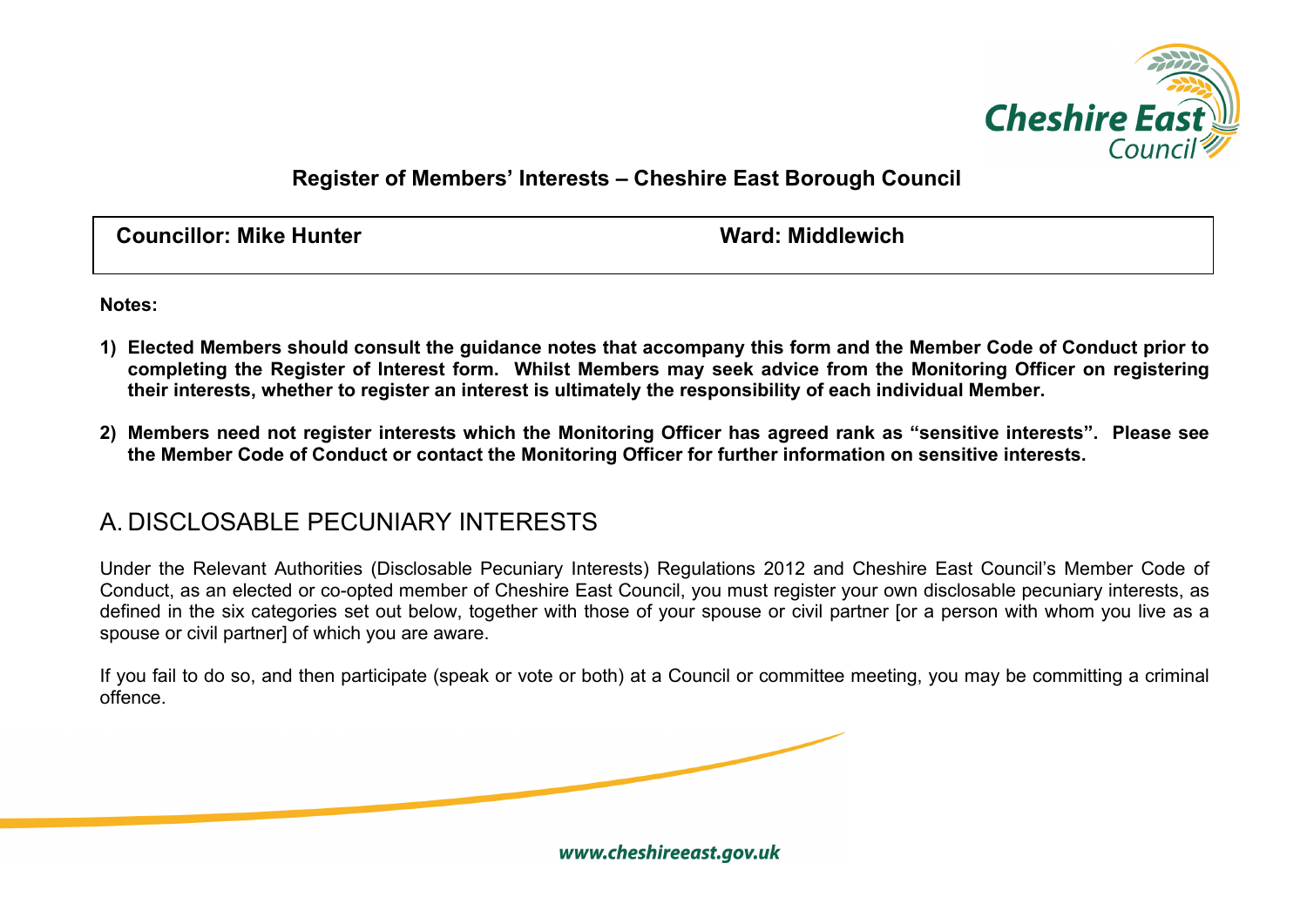| Subject                                                                                                                                                                                                            | Prescribed description                                                                                                                                                                                                                                                                                                                                                                                                                                                                                                                                                      | Details of Interest                                                                                         | Person with the interest<br>(Member/spouse/civil partner) |
|--------------------------------------------------------------------------------------------------------------------------------------------------------------------------------------------------------------------|-----------------------------------------------------------------------------------------------------------------------------------------------------------------------------------------------------------------------------------------------------------------------------------------------------------------------------------------------------------------------------------------------------------------------------------------------------------------------------------------------------------------------------------------------------------------------------|-------------------------------------------------------------------------------------------------------------|-----------------------------------------------------------|
| <b>Employment</b><br>(1)<br>Note: show every employment that<br>has to be declared for income tax<br>purposes<br>Note: Where any office is held, give<br>the name of the person/body which<br>made the appointment | Employment, office, (job), trade,<br>business or vocation you, your spouse<br>or civil partner have, for which you, your<br>spouse or civil partner receive any<br>benefit or gain (i.e. profit, salary or<br>benefit in kind)<br>Include a short description of the activity<br>e.g. 'Accountant' or 'Farmer' and the<br>name of any employer or body, firm or<br>company which you, your spouse or civil<br>partner own or in whose securities you,<br>your spouse or civil partner have any<br>beneficial interest. This must include any<br>remuneration as a Director. | <b>Hold a current Cheshire East</b><br><b>Taxi Badge</b><br><b>Non-Executive Director of</b><br><b>ANSA</b> | <b>Member</b><br><b>Member</b>                            |
| Sponsorship<br>(2)<br>Note: state the amount or value of<br>any payment/expenses received.<br>Payments include expenses paid<br>by a political party                                                               | Any person or body (other than the<br>Borough Council) who has made any<br>payment to you in respect of your<br>election or any expenses you have<br>incurred in carrying out your duties as a<br>Borough Councillor. Please also include<br>any payment or financial benefit<br>received from a Trade Union.                                                                                                                                                                                                                                                               | <b>The Labour Party</b><br><b>USDAW Trade Union</b>                                                         | <b>Member</b><br><b>Member</b>                            |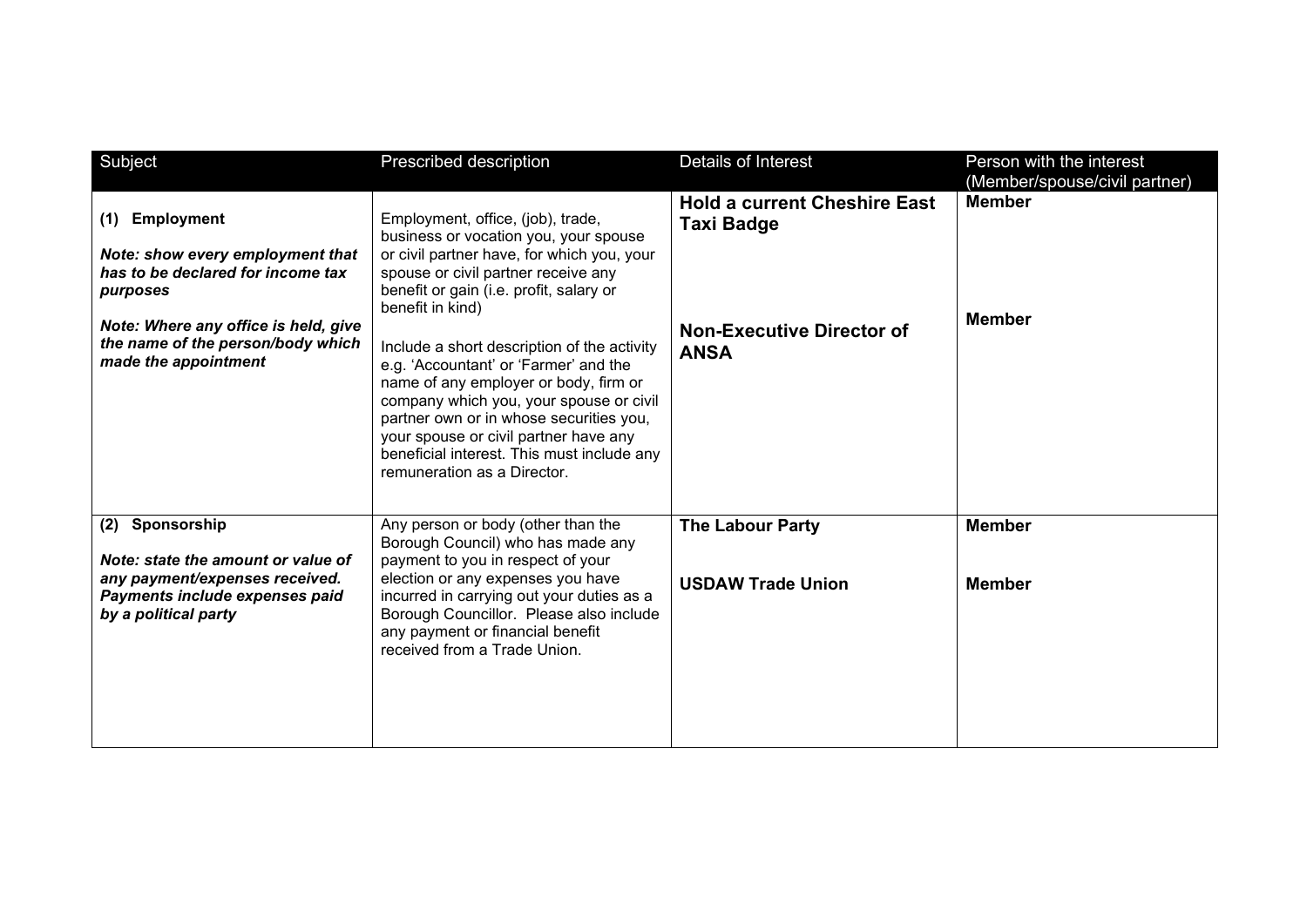| <b>Subject</b>                                                                                                                                                        | <b>Prescribed description</b>                                                                                                                                                                                                                                                                                                                                                                                                                                                                                                  | <b>Details of Interest</b>                                                                                         | <b>Person with the interest</b><br>(Member/spouse/civil partner) |
|-----------------------------------------------------------------------------------------------------------------------------------------------------------------------|--------------------------------------------------------------------------------------------------------------------------------------------------------------------------------------------------------------------------------------------------------------------------------------------------------------------------------------------------------------------------------------------------------------------------------------------------------------------------------------------------------------------------------|--------------------------------------------------------------------------------------------------------------------|------------------------------------------------------------------|
| (3) Securities<br>Note: It is not necessary to declare<br>the nature or size of the holding,<br>simply the name of the company or<br>other body.                      | Please give details of any body which<br>has a place of business or owns land in<br>the Borough Council's area and in which<br>you, your spouse or civil partner have a<br>beneficial interest (a shareholding) of<br>more than £25,000 (nominal value) or<br>more than 1/100th of the total share issue<br>of that body (whichever is the lower) or if<br>there is more than one class of share.<br>the total nominal value of shares in any<br>class of that body of more than 1/100th of<br>the total shares of that class. | <b>None</b>                                                                                                        |                                                                  |
| <b>Contracts for Goods, Works or</b><br>(4)<br><b>Services with the Council</b><br>Note: This relates to any current or<br>ongoing contract for goods and<br>services | Please give details of any current,<br>existing contracts for goods, works or<br>services between the Borough Council<br>and you, your spouse or civil partner any<br>body, firm or company by which you,<br>your spouse or civil partner are<br>employed or which you, your spouse or<br>civil partner own or in which you, your<br>spouse or civil partner have a beneficial<br>interest, referred to at 3 above.                                                                                                            | <b>Ansa Environmental Services</b><br>Ltd<br>(Wholly-owned council company<br>providing environmental<br>services) | <b>Member</b>                                                    |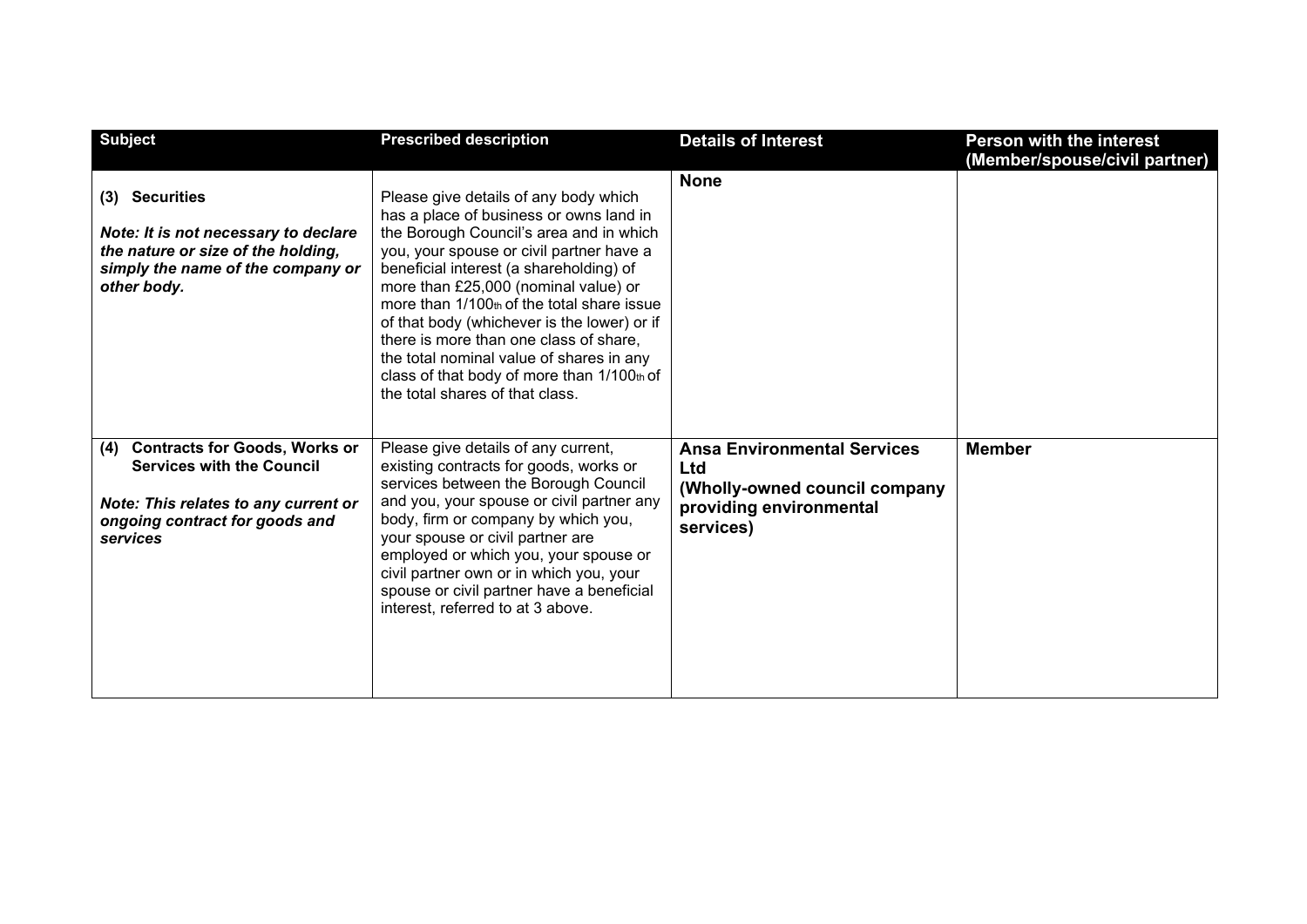| <b>Subject</b>                                                                                                                                                                                                                                               | <b>Prescribed description</b>                                                                                                                                                                                                                                                                                                                                                                                                                                                                                                                                                                      | <b>Details of Interest</b>                                                                                         | <b>Person with the interest</b><br>(Member/spouse/civil partner) |
|--------------------------------------------------------------------------------------------------------------------------------------------------------------------------------------------------------------------------------------------------------------|----------------------------------------------------------------------------------------------------------------------------------------------------------------------------------------------------------------------------------------------------------------------------------------------------------------------------------------------------------------------------------------------------------------------------------------------------------------------------------------------------------------------------------------------------------------------------------------------------|--------------------------------------------------------------------------------------------------------------------|------------------------------------------------------------------|
| <b>Land and Licences</b><br>(5)<br>Note: this should include your own<br>home or the home of your<br>spouse/civil partner that is within<br>CE borough and any property for<br>which you, your spouse or civil<br>partner receives rent or are<br>mortgagees | The address or other description<br>(sufficient to identify the location) of any<br>land or property in the Borough Council's<br>area in which you, your spouse or civil<br>partner have a beneficial interest.<br>Please indicate whether you, your<br>spouse or civil partner are the owner,<br>lessee or tenant. You should include<br>land in which you, your spouse or civil<br>partner may have a licence, alone or<br>with others, to occupy for a period of one<br>month or longer. You must also include,<br>for example, any allotments you, your<br>spouse or civil partner rent or use | <b>30 Moss Drive</b><br><b>Middlewich</b><br><b>Cheshire</b><br><b>CW100DP</b>                                     | Jointly owned by Member<br>and Spouse                            |
| <b>Corporate Tenancies: Land</b><br>(6)<br>leased from Cheshire East<br><b>Borough Council</b><br><b>Note: This applies to any corporate</b><br>tenancy from Cheshire East<br><b>Council</b>                                                                 | Please give the address or other<br>description (sufficient to identify the<br>location) of any land leased or licensed<br>from the Borough Council by you, your<br>spouse or civil partner or any body, firm<br>or company by which you, your spouse<br>or civil partner are employed or which<br>you, your spouse or civil partner own or<br>in which you, your spouse or civil partner<br>have a beneficial interest (specified at 3<br>above).                                                                                                                                                 | <b>Ansa Environmental Services</b><br>Ltd<br>(Wholly owned council company<br>providing environmental<br>services) | <b>Member</b>                                                    |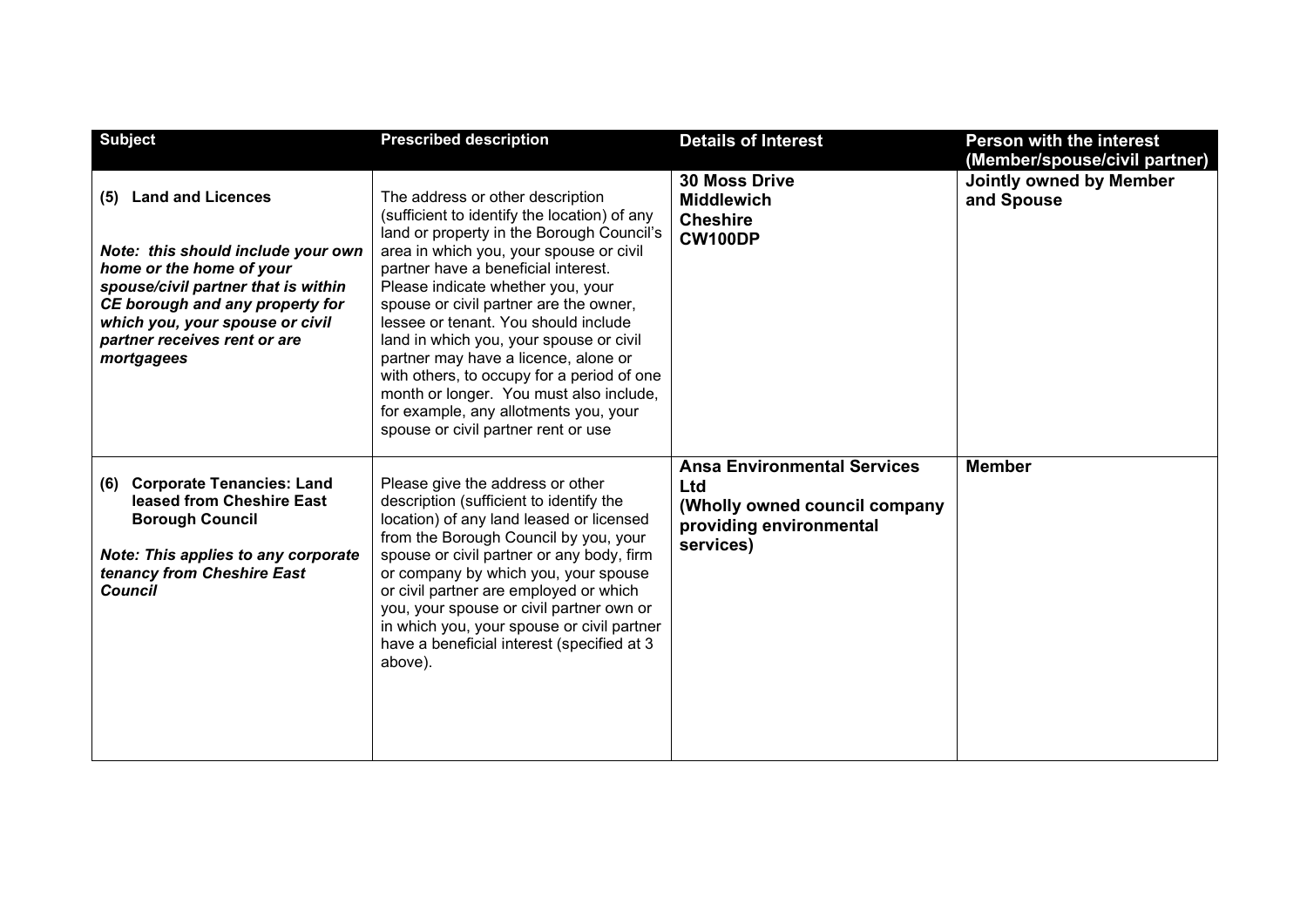## B PERSONAL INTERESTS

Under Cheshire East Council's Member Code of Conduct, as an elected or co-opted member of Cheshire East Council, you must register the following Personal Interests. Failure to register and/or declare personal interests, or take appropriate action when a personal interest is capable of prejudicing your participation in Council business, can leave the Council open to challenge, impact upon the reputation of the authority and result in a Member being found to be in breach of the Member Code of Conduct.

| Description                                                                                                                                    | Name of body                                                                                                 | Nature of interest    |
|------------------------------------------------------------------------------------------------------------------------------------------------|--------------------------------------------------------------------------------------------------------------|-----------------------|
| A position of general control or<br>management of any body to which you have<br>been appointed or nominated by Cheshire<br><b>East Council</b> | <b>Ansa Environmental Services Ltd</b><br>(Wholly owned council company providing<br>environmental services) | <b>Member</b>         |
| A position of general control or<br>management of any body exercising<br>functions of a public nature                                          | <b>Middlewich Town Councillor</b>                                                                            | <b>Elected Member</b> |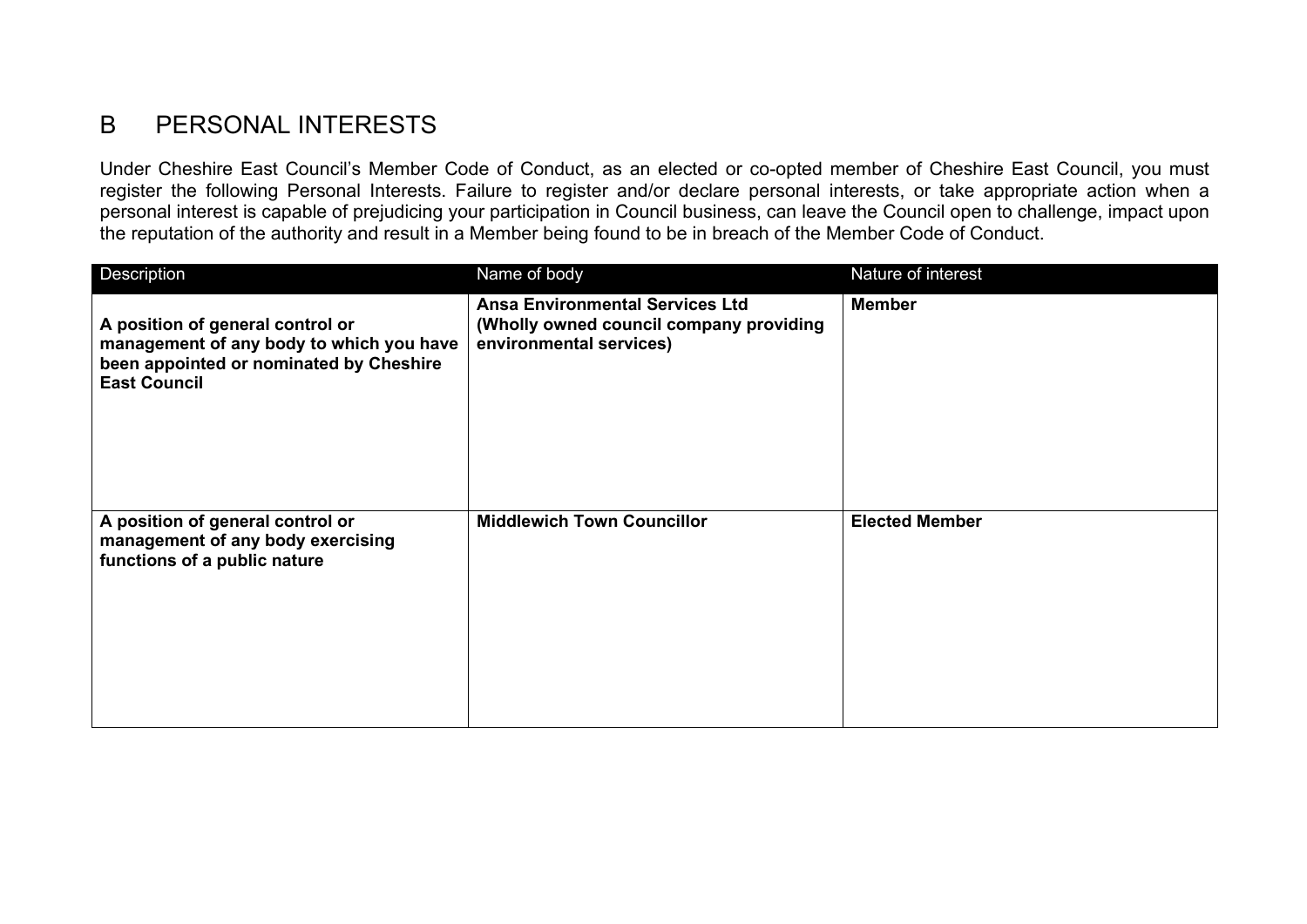| Description                                                                                                                                                                                 | Name of body                                        | Nature of interest             |
|---------------------------------------------------------------------------------------------------------------------------------------------------------------------------------------------|-----------------------------------------------------|--------------------------------|
| A position of general control or<br>management of any body directed to<br>charitable purposes                                                                                               | <b>None</b>                                         |                                |
| A position of general control or<br>management of any body whose principle<br>purposes include influencing of public<br>opinion or policy (including any political<br>party or trade union) | <b>The Labour Party</b><br><b>USDAW Trade Union</b> | <b>Member</b><br><b>Member</b> |
| Membership of any body specified by the<br><b>Audit and Governance Committee</b>                                                                                                            | Not Applicable                                      | Not Applicable                 |

Please note that in addition to classes of personal interest set out above, you will have a personal interest in any business of the authority where a decision in relation to that business might reasonably be regarded as affecting your wellbeing or financial position or the wellbeing or financial position of a "relevant person" to a greater extent than the majority of other Council tax payers, ratepayers, or inhabitants of the electoral division or ward, as the case may be, affected by the decision. Due to the nature of such interests, it is not